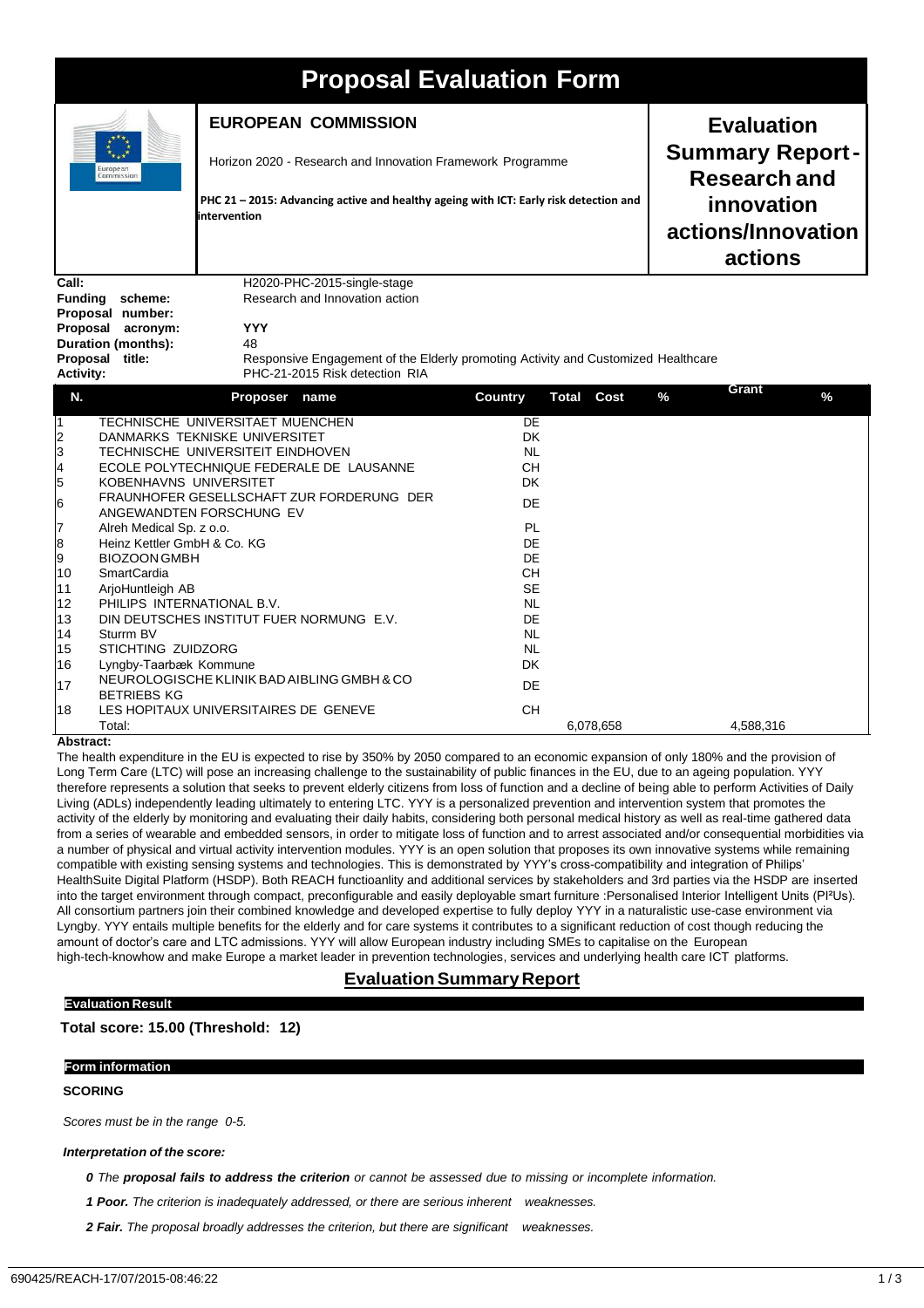*3 Good. The proposal addresses the criterion well, but a number of shortcomings are present.*

4 Very good. The proposal addresses the criterion very well, but a small number of shortcomings are present.

*5 Excellent. The proposal successfully addresses all relevant aspects of the criterion.Any shortcomings are minor.*

#### **Criterion 1 - Excellence**

Score: **5.00** (Threshold: 4/5.00 , Weight: 100.00%)

Note: The following aspects will be taken into account, to the extent that the proposed work corresponds to the topic description in the work programme. If a proposal is partly out of scope, this must be reflected in the scoring, and explained in the comments. **Clarity and pertinence of the objectives** 

**Credibility of the proposed approach**

**Soundness of the concept, including trans-disciplinary considerations, where relevant**

Extent that proposed work is ambitious, has innovation potential, and is beyond the state of the art (e.g. ground-breaking **objectives, novel concepts andapproaches)**

*The objectives of the proposed work are clear and pertinent to the topic description. They cover both early detection of risks associated with ageing by means of behavioral changes using an ICT infrastructure for disease prevention as well as personalised interventions to mitigate the detected risks.*

*The proposed approach to the design of a personalised early risk detection, prevention and intervention system that incentivises active participation of the elderly by monitoring and evaluating their daily habits is highly credible. This is supported by its use of both personal medical history data as well as multi source real time data collected by the REACH system and the advanced fusion methodology proposed. Furthermore these are used to mitigate age-related loss of function via a number of physical and virtual activity intervention modules that can be seamlessly integrated into a smart home environment, for example via personalised intelligent interior units embedded into furniture and living environments.*

*The technological implementation of the proposed approach is convincingly supported by the planned crosscompatibility as an open scalable*  solution incorporating a set of REACH-specific technologies while remaining compatible with existing sensing systems and technologies. *Adherence to privacy by design principles throughout the project execution is extremely well presented.*

*The concept is clearly presented and sound. For example, through a user-centric approach credible motivation strategies will be developed to keep the user engaged in using the system over time and significantly enhancing user acceptance. Highly appropriate data analysis and planning methods will be used to correlate the user-generated profile with appropriate preventive intervention measures both to demonstrate the link between changes in behaviour and the detected risks of loss of function, and to enhance positive behaviour-related patterns, such as motivation, engagement and empowerment. The proposed pilot in the form of a full-deployment in a naturalistic home-care user case environment is highly credible and proposes relevant metrics to measure both whether the project objectives have been achieved as well as the impact envisaged.*

*The proposal builds on multi-disciplinary research as expected from the topic description.*

*The proposal is highly ambitious and presents significant innovation potential, for example the development of smart furniture units and its use for user monitoring and intervention within a smart home environment. The state of the art is exhaustively described and significant progress beyond is demonstrated in several areas, for example a time series analytical framework will be developed that adopts a model-free approach, thus enabling behavioral pattern recognition with minimal manual effort.*

#### **Criterion 2 - Impact**

Score: **5.00** (Threshold: 4/5.00 , Weight: 100.00%)

Note: The following aspects will be taken into account, to the extent to which the outputs of the project should contribute at the **European and/or Internationallevel:**

**The expected impacts listed in the work programme under the relevant topic** 

**Enhancing innovation capacity and integration of new knowledge**

Strengthening the competitiveness and growth of companies by developing innovations meeting the needs of European and **global markets, and where relevant, by delivering such innovations to the markets**

**Any other environmental and socially important impacts (not already covered above)**

Effectiveness of the proposed measures to exploit and disseminate the project results (including management of IPR), to **communicate the project, and to manage research data where relevant**

*The proposal will contribute to the provision of evidence of risk detection and intervention based on the final pilot use case deployment. The proposal will have impact in terms of improvements of outcomes for individuals, (eg. longer period of healthy living and decreased burden on the family), care systems (e.g. cost savings through reduced amount of doctor's care and LTC admissions) and wider society and these are credibly presented.*

*The arguments provided for reaching global leadership in ICT based innovation for active and healthy ageing are convincing and credible for instance through the enhanced smart furniture product and the Philip's HSDP platform.*

*Credible evidence for strengthening of the competitiveness of the proposers has been provided in the form of comprehensive and convincing individual exploitation plans along with expected turnover goals for the period of 3-7 years upon completion of the research which is remarkable.*

*The dissemination outreach of the project has been extremely well and concisely planned in order to maximise the proposal impacts. A clear description of the exploitable REACH products and services has been provided along with individual exploitation channels and dissemination strategies.*

**Criterion 3 - Quality and efficiency of the implementation**